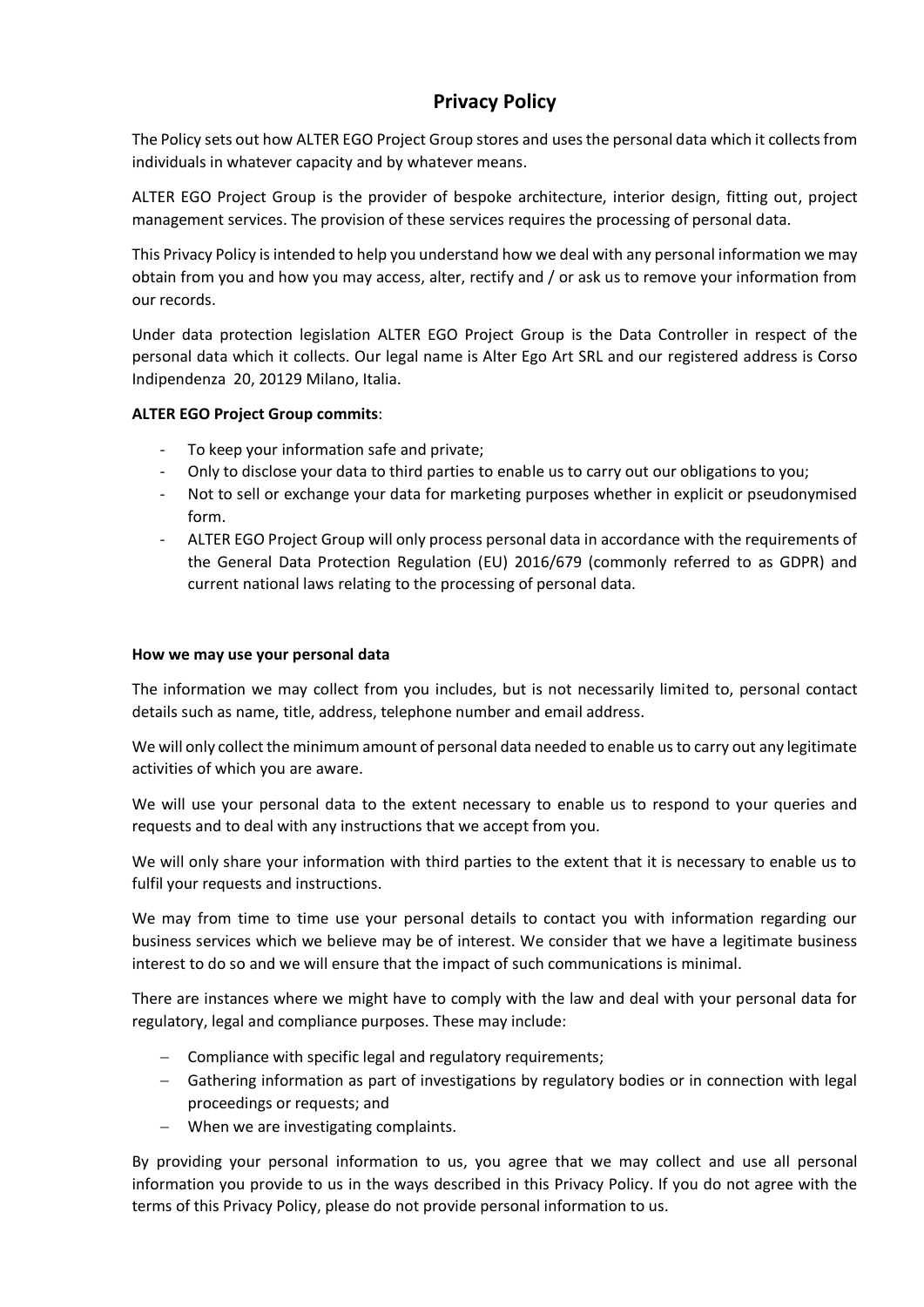## **Cookies**

Like any other website, ALTER EGO Project Group uses 'cookies'. These cookies are used to store information including visitors' preferences, and the pages on the website that the visitor accessed or visited. The information is used to optimize the users' experience by customizing our web page content based on visitors' browser type and/or other information.

Cookies are small bits of data (information) stored as plain text files on a user's computer through the website browser. Cookies are also called HTTP Cookies because they can be transmitted only through HTTP.

Cookies are necessary so that most websites work properly. A basic website can function without serving cookies, but most websites need some cookies stored on the user's computer so that the website remembers the user's language preference and other preferences.

Cookies are created and stored on the user's computer when the user's browser loads a particular website. The website sends information to the browser which then creates a text file, known as a "cookie". Every time the user goes back to the same website, the browser retrieves and sends this "cookie" file to the website.

Find out more about cookies at <http://www.allaboutcookies.org/>

## **GDPR Data Protection Rights**

We would like to make sure you are fully aware of all of your data protection rights. Every user is entitled to the following:

- − The right to access You have the right to request copies of your personal data.
- − The right to rectification You have the right to request that we correct any information you believe is inaccurate. You also have the right to request that we complete the information you believe is incomplete.
- − The right to erasure You have the right to request that we erase your personal data, under certain conditions.
- − The right to restrict processing You have the right to request that we restrict the processing of your personal data, under certain conditions.
- − The right to object to processing You have the right to object to our processing of your personal data, under certain conditions.
- − The right to data portability You have the right to request that we transfer the data that we have collected to another organization, or directly to you, under certain conditions.

If you would like to exercise any of these rights, please contact us.

#### **Information storage period**

We will only retain your personal information for as long as necessary for the purposes we collected it for, including for the purposes of satisfying any legal, accounting, or reporting requirements, and for any other uses set out in this Policy. To determine the appropriate retention period for personal information, we consider the amount, nature, and sensitivity of the personal information, the potential risk of harm from unauthorised use or disclosure of your personal information, the purposes for which we process your personal information and whether we can achieve those purposes through other means.

#### **Data security**

We have put in place appropriate security measures to prevent your personal data from being accidentally lost, used or accessed in an unauthorised way or improperly altered or disclosed. In addition, we only